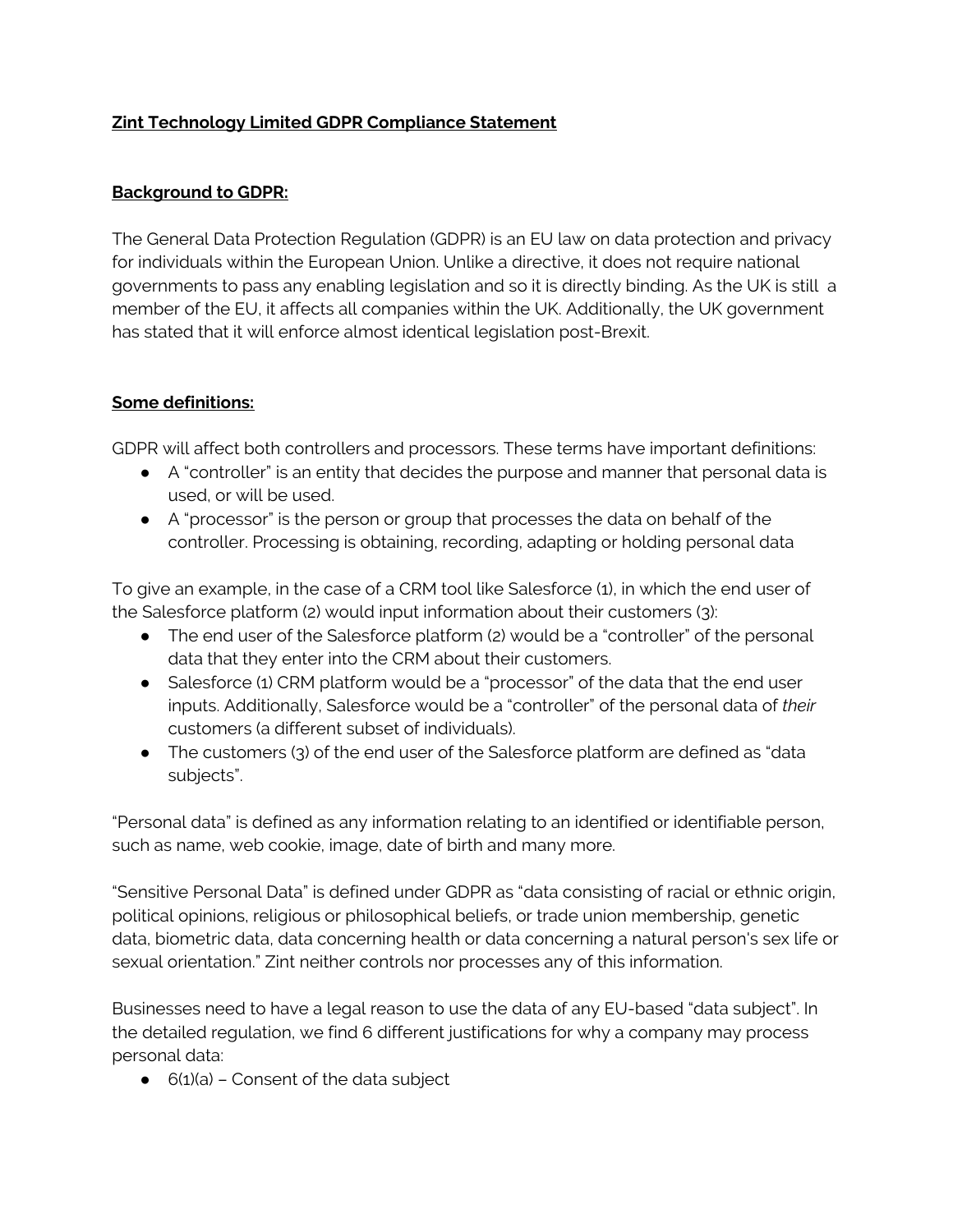- $\bullet$  6(1)(b) Processing is necessary for the performance of a contract with the data subject or to take steps to enter into a contract
- $\bullet$  6(1)(c) Processing is necessary for compliance with a legal obligation
- $\bullet$  6(1)(d) Processing is necessary to protect the vital interests of a data subject or another person
- 6(1)(e) Processing is necessary for the performance of a task carried out in the public interest or in the exercise of official authority vested in the controller
- $\bullet$  6(1)(f) Necessary for the purposes of legitimate interests pursued by the controller or a third party, except where such interests are overridden by the interests, rights or freedoms of the data subject

### **How this affects Zint:**

Like many online companies, Zint deals with personal data.

Zint is an account-based sales platform that uses web-crawling and intelligent algorithms to profile UK businesses and associated information about them. Our users are able to identify UK-focussed legal-entities based upon several attributes to discover new business opportunities, grow their sales and do business more effectively.

Zint is a controller of the personal data of both our customers (i.e. the users of the Zint platform) and also the controller of personal data of key people associated with businesses we profile.

# **Zint compliance as a controller of the personal data of our customers:**

• Lawful basis of processing: Zint has many existing users of the platform. In order to provide the service, Zint gathers data points on our users such as email addresses (to allow users to login and provide communications), location data (based upon IP addresses) and other information. These data points are required for legitimate business interests of Zint, which include being able to maximise the effectiveness of the Zint platform through user tracking, as well as allowing users to login to the site using their email, and to send billing information. We currently process this information in accordance with GDPR without consent but with legitimate business interest, that is to say, to allow our clients to access the platform and improve the effectiveness of Zint through monitoring of platform usage. Furthermore, Zint processes this data under 6(1)(b): "Processing is necessary for the performance of a contract with the data subject or to take steps to enter into a contract" i.e. to provide our clients with access to our platform.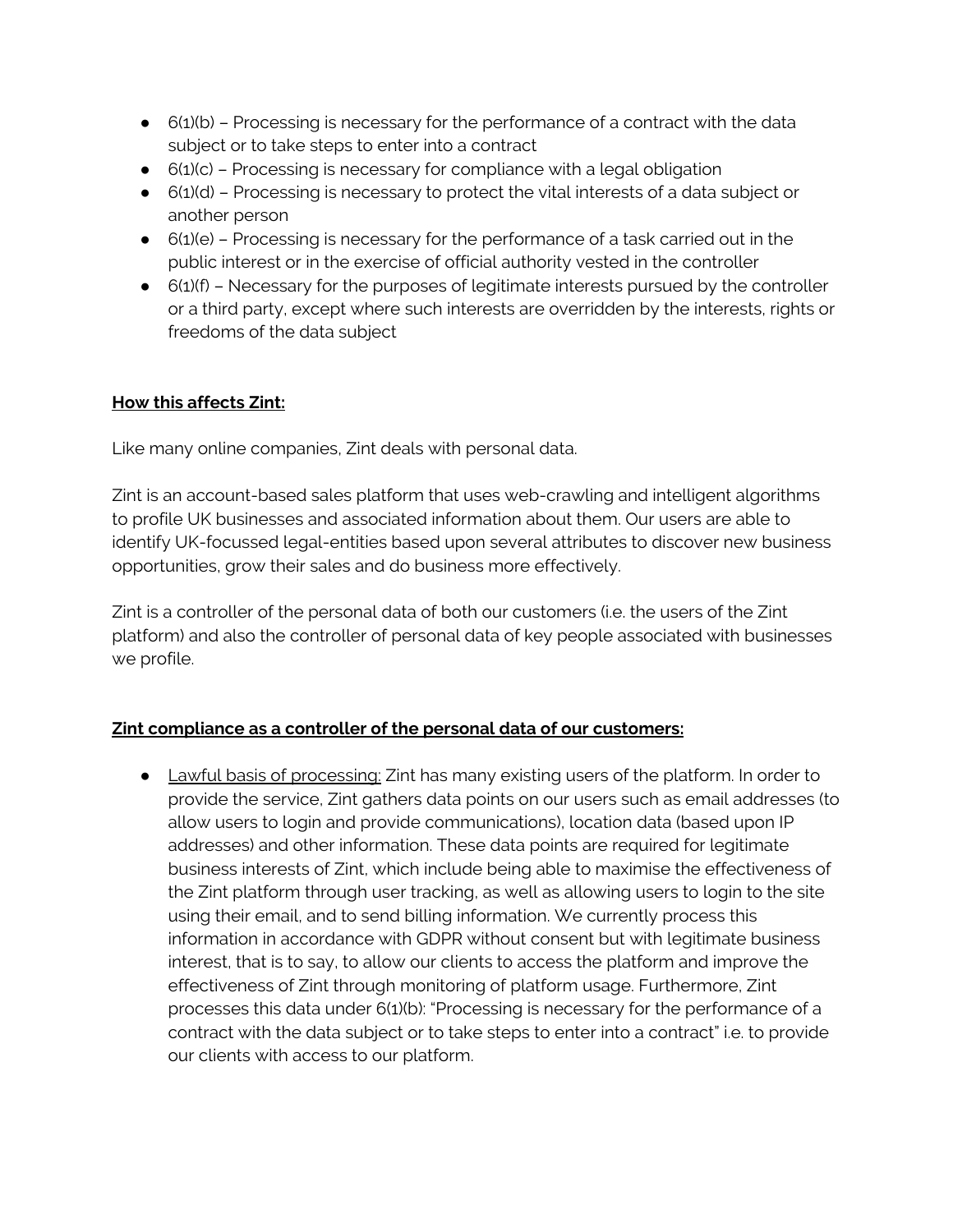- Withdrawal of consent: Our users can withdraw their consent to our processing of their personal information at any time by getting in touch using the contact information on our website.
- Right to deletion: Our users can request that all their data be deleted from our records by getting in touch using the contact information on our website. We will respond within 30 days to any request.
- Subject Access Requests: Our users can request that we share with them a record of all personal information we have detailed on them by getting in touch using the contact information on our website. They may also request to see and verify the legitimacy of processing of such information using the same method.
- Data Modification: Our users can request that we change any personal details we have on record about them by getting in touch using the contact information on our website.

We use third party tools such as Stripe (for payments) and Mixpanel (for tracking of our users to measure effectiveness). We have received confirmation that they are doing everything in their power to become GDPR ready as "processors". You can find additional information on their compliance here:

[https://support.stripe.com/questions/stripe-and-european-data-transfers#how-is-stripe-e](https://support.stripe.com/questions/stripe-and-european-data-transfers#how-is-stripe-ensuring-the-adequate-protection-of-european-data-transfers) [nsuring-the-adequate-protection-of-european-data-transfers](https://support.stripe.com/questions/stripe-and-european-data-transfers#how-is-stripe-ensuring-the-adequate-protection-of-european-data-transfers) <https://mixpanel.com/blog/2017/12/21/gdpr-mixpanel-readiness/>

# **Zint as a controller of the personal data of businesses we profile:**

#### Lawful basis of processing:

As well as business data points, such as company name, company phone number, product imports and exports etc. (which makes up the vast majority of information we gather), Zint also profiles key people associated with each business. This includes directors, secretaries and persons of significant control listed on the UK Company Register and we identify personal data such as name, address and month and year of birth.

To comply with GDPR, Zint must identify the lawful basis for processing of this information. The lawful basis is a legitimate business interest: we provide this information to provide our customers with a detailed picture of a UK business to facilitate them to discover new business opportunities, grow their sales and do business more effectively. For compliance with GDPR, this legitimate business interest must not outweigh or cause undue impact on the individual in question. In the case of Zint's profiling of such individuals within businesses, given that they already have the knowledge that their information will be placed in the public domain by virtue of being a company director/secretary/person of significant control, identifying these individuals in this way has no impact on that person.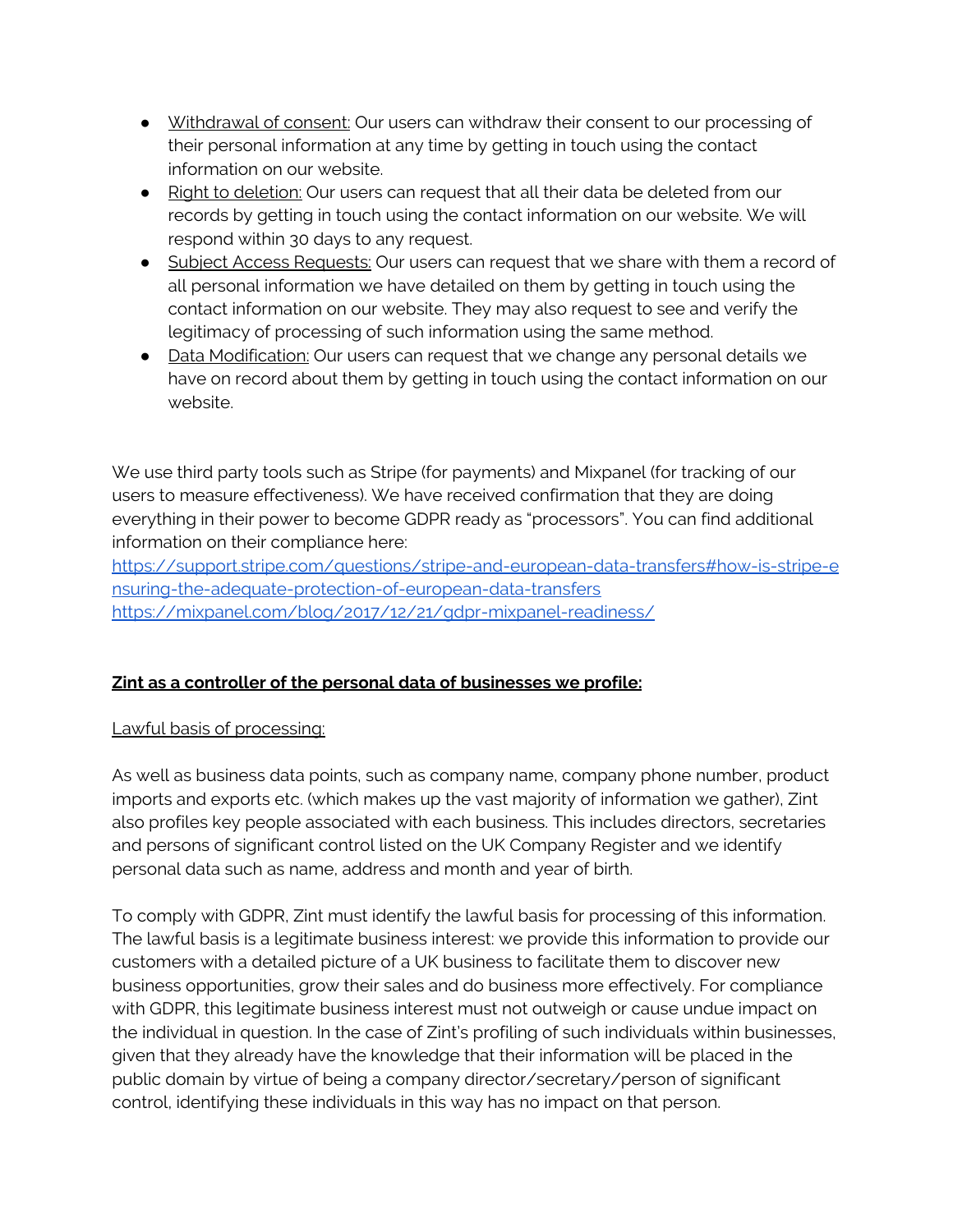To clarify this point further, currently the Registrar of Companies in the UK relies on the exemption from Paragraph 5 of Schedule 2 Part 1 in the Data Protection Act 2018 to make information on these individuals publicly available. Please refer to Companies House for further information:

### [https://www.gov.uk/government/organisations/companies-house/about/personal-infor](https://www.gov.uk/government/organisations/companies-house/about/personal-information-charter) [mation-charter](https://www.gov.uk/government/organisations/companies-house/about/personal-information-charter)

In this way, Zint is able to comply with GDPR through a legitimate business interest of helping our clients to make better business decisions whilst having no impact on the data subject (the director/secretary/person of significant control), given that their data must, by virtue of their position, be openly available and held in the public domain through the UK Companies Act. Zint regularly validates this information is still accurate in the UK Company Register and deletes or updates any information appropriately.

Withdrawal of consent: Individuals that we have identified through the UK Company Register can withdraw their consent to our processing of their personal information at any time by getting in touch using the contact information on our website.

Right to deletion: Individuals that we have identified through the UK Company Register can request that all their data be deleted from our records by getting in touch using the contact information on our website. We will respond within 30 days to any request.

Subject Access Requests: Individuals that we have identified through the UK Company Register can request that we share with them a record of all personal information we have detailed on them by getting in touch using the contact information on our website. They may also request to see and verify the legitimacy of processing of such information using the same method.

Data Modification: Individuals that we have identified through the UK Company Register can request that we change any personal details we have on record about them by getting in touch using the contact information on our website.

# **Zint general GDPR compliance:**

- Data Protection Officer: Fraser Atkins (also a company director) has been appointed as the data protection officer and is responsible for overseeing data protection.
- Security Measures: The following security measures are in place:
	- All sensitive data sent to and from Zint servers is processed in an encrypted manner via e.g. HTTPS, SSL etc.